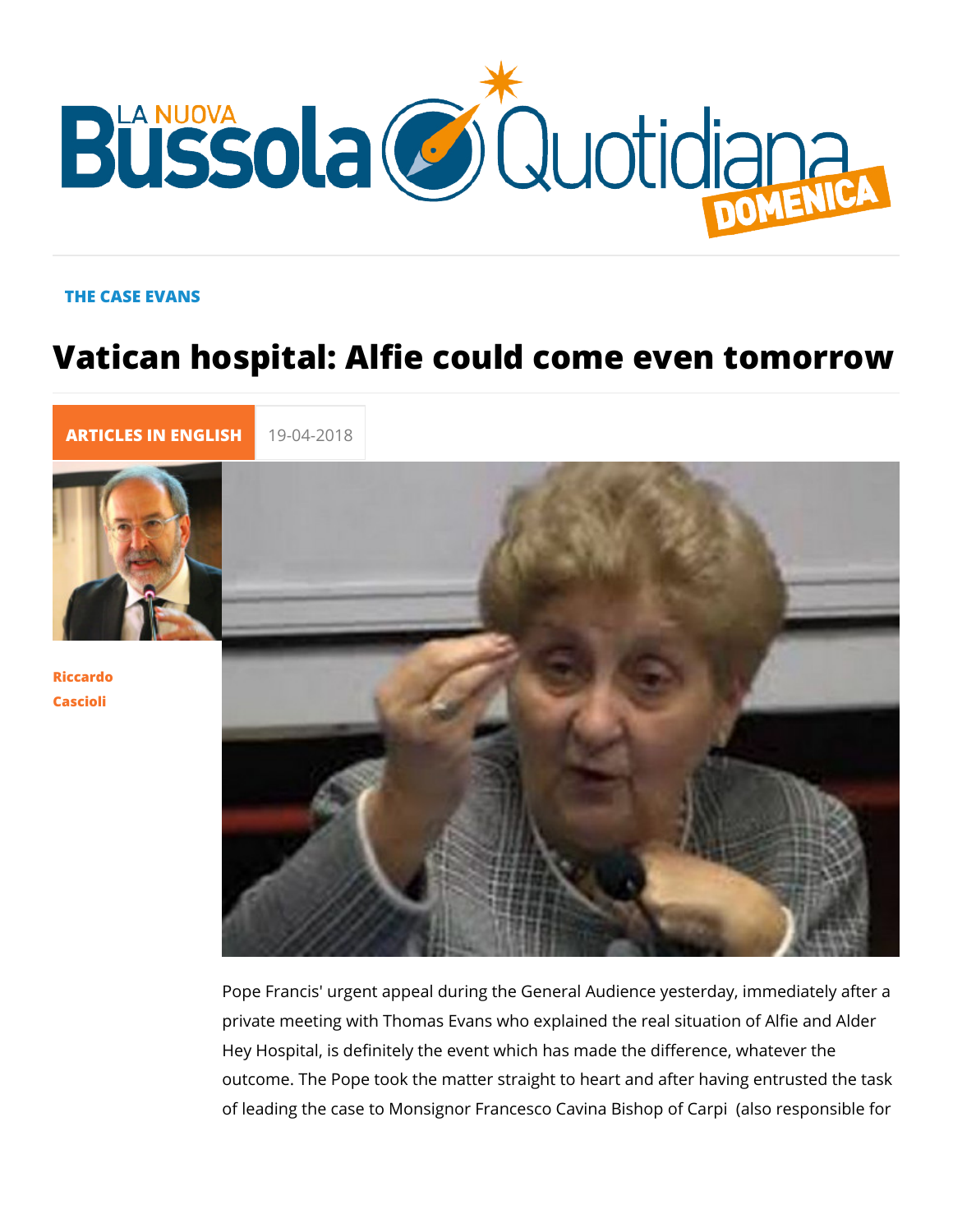organising the meeting in the Vatican) in agreement with the Secretary of State, the Vatican machine went in to instant acceleration. Immediately afterwards, the Vatican Children's Hospital Child Jesus fell in to step. This is the hospital Tom and Kate have named repeatedly as the place they desire for Alfie's care. It is not the first time the British judges have had to consider the concrete possibility of a transfer to Child Jesus, but they have always ruled against it.

**If until now their availability has been relatively "passive",** the Vatican hospital Child Jesus has presently been requested by the Secretary of State to take initiative directly. Shortly after the end of the general audience, in which Tom participated, the president of Child Jesus, Mariella Enoc, contacted Alfie's father to invite him to a meeting in the early afternoon. Enoc opened the meeting by saying, if necessary she would be willing to go to Liverpool herself and speak personally with Alder Hey health managers. In the meantime, however, two letters have been prepared for the heads of the British hospital and for the lawyers.

**There are 2 main issues to be clarified,** given the previous court rulings: the first concerns the continuation of the "diagnostic phase", or its furtherance, which would be guaranteed by the Child Jesus. The Vatican paediatric hospital is keen not to create any antagonism with their English colleagues and what we propose - Enoc said - is an "alliance" between the two hospitals aimed at conducting research that will also be useful for many other children. "We do not give up on the current situation," she said, because as research progresses, "what is not curable today may be in the future."

**The second, more delicate issue is that of possible transportation.** In the ruling a few days ago, the judge said that the Child Jesus agreed with Alder Hey about the risk, that Alfie could have more convulsions as the result of a trip. But this, Child Jesus explained yesterday to Thomas, is a partial citation of the position of the Vatican hospital. In reality, the objective recognition of the risks of an airlift already mentioned must be compared with the alternative: namely certain death, according to the protocol that would be applied by Alder Hey. "Between certain death and a risk, it is better to take the risk".

Moreover, emphasised Enoc, the Child Jesus has considerable expertise in the transportation of difficult cases: "only in the last two and a half years we have brought more than 200 children to the Child Jesus". On the basis of this long experience the hospital can offer specialist advice and help regarding transportation. In addition, Enoc stressed, everything would be at no cost to either the Alder Hey or to the British Health Service. "We do not ask anyone for anything," said Enoc, "it is the responsibility of our